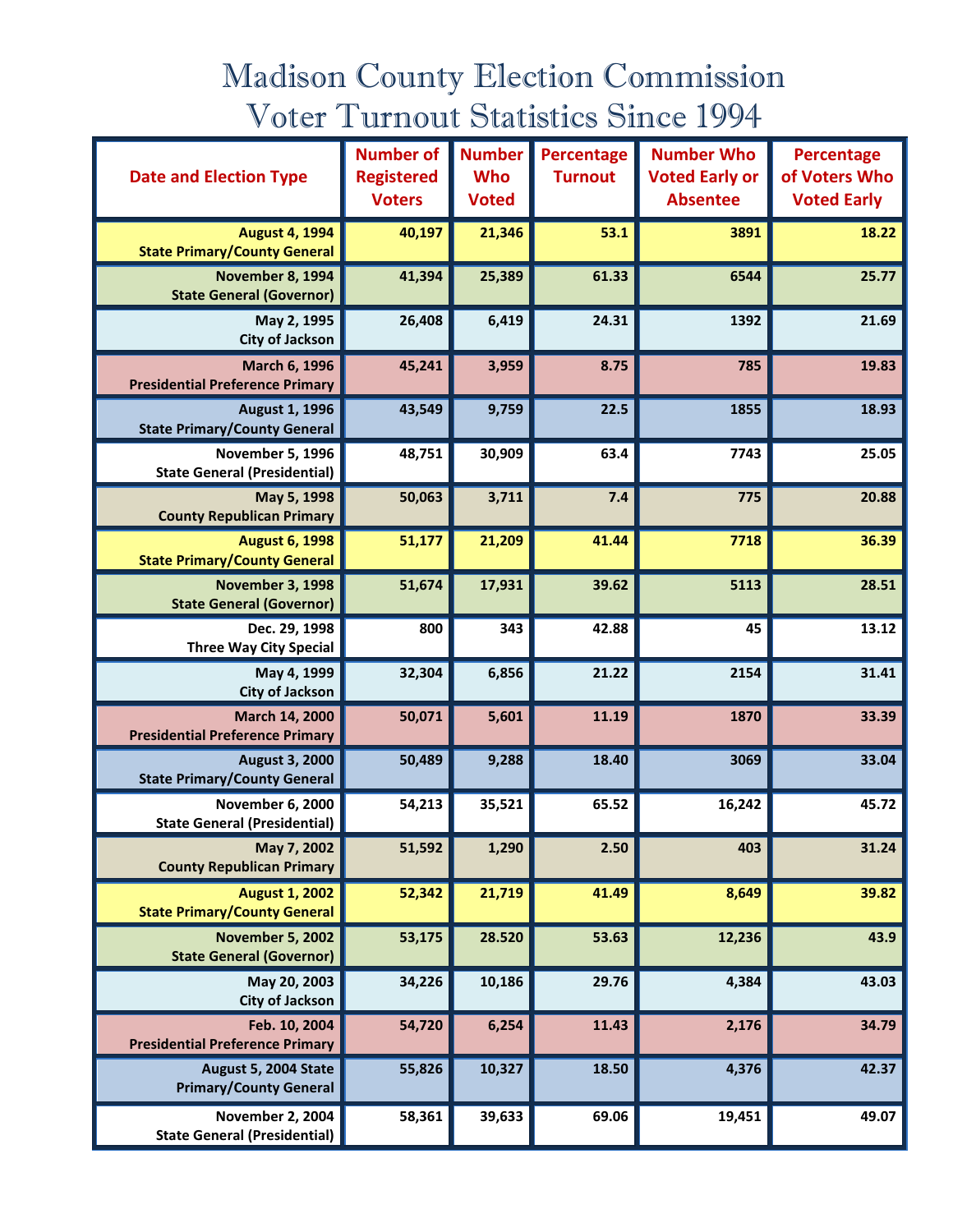| <b>Date and Election Type</b>                                                                                      | <b>Number of</b><br><b>Registered</b><br><b>Voters</b> | <b>Number</b><br><b>Who</b><br><b>Voted</b> | Percentage<br><b>Turnout</b> | <b>Number Who</b><br><b>Voted Early or</b><br><b>Absentee</b> | Percentage<br>of Voters Who<br><b>Voted Early</b> |
|--------------------------------------------------------------------------------------------------------------------|--------------------------------------------------------|---------------------------------------------|------------------------------|---------------------------------------------------------------|---------------------------------------------------|
| May 2, 2006<br><b>County Republican Primary</b>                                                                    | 58,222                                                 | 7,801                                       | 13.39                        | 2,932                                                         | 37.58                                             |
| <b>August 3, 2006</b><br><b>State Primary/County General</b>                                                       | 58,873                                                 | 19,618                                      | 33.32                        | 8,987                                                         | 45.80                                             |
| <b>November 7, 2006</b><br><b>State General (Governor)</b>                                                         | 60,127                                                 | 30,812                                      | 51.25                        | 14,723                                                        | 47.78                                             |
| May 8, 2007<br><b>City of Jackson</b>                                                                              | 38,932                                                 | 7,941                                       | 20.39                        | 3,785                                                         | 47.66                                             |
| <b>February 5, 2008</b><br><b>Presidential Preference Primary</b>                                                  | 60,119                                                 | 19,338                                      | 32.17                        | 6,248                                                         | 32.31                                             |
| <b>August 7, 2008</b><br><b>State Primary/County General</b>                                                       | 61,536                                                 | 6,547                                       | 10.64                        | 2.821                                                         | 43.01                                             |
| <b>November 4, 2008</b><br><b>State General (Presidential)</b>                                                     | 64,822                                                 | 44,478                                      | 68.62                        | 26, 213                                                       | 61.59                                             |
| May 4, 2010<br><b>County Democrat and Republican</b><br><b>Primary</b>                                             | 62,439                                                 | 4,084                                       | 6.54                         | 1874                                                          | 45.88                                             |
| <b>August 5, 2010</b><br><b>State Primary/County General</b>                                                       | 62,662                                                 | 19,202                                      | 30.64                        | 9,608                                                         | 50.03                                             |
| <b>November 2, 2010</b><br><b>State General (Governor)</b>                                                         | 63,313                                                 | 28,636                                      | 45.22                        | 14,093                                                        | 49.21                                             |
| May 3, 2011<br><b>City of Jackson</b>                                                                              | 39,827                                                 | 3,085                                       | 7.7                          | 1,298                                                         | 42.07                                             |
| March 6, 2012<br><b>Presidential Preference Primary</b>                                                            | 62,786                                                 | 8,335                                       | 13                           | 2,425                                                         | 29.09                                             |
| <b>August 2, 2012</b><br><b>State Primary/County General</b>                                                       | 63,501                                                 | 13,609                                      | 21.43                        | 6,893                                                         | 50.7                                              |
| November 4, 2012<br><b>State General (Presidential)</b>                                                            | 65,311                                                 | 41,149                                      | 63.00                        | 26,197                                                        | 63.66                                             |
| May 6, 2014<br><b>County Democratic and Republican</b><br><b>Primary</b>                                           | 63,718                                                 | 6,033                                       | 9.5                          | 3,225                                                         | 53.45                                             |
| <b>August 7, 2014</b><br><b>State Primary/County General</b>                                                       | 63,898                                                 | 20,569                                      | 32.2                         | 11,525                                                        | 56.03                                             |
| November 4, 2014<br><b>State General (Governor)</b><br><b>Wine in Retail Store Referendum</b><br>(City of Jackson) | 64,220                                                 | 23,814                                      | 37                           | 10,402                                                        | 43.68                                             |
| May 5, 2015<br><b>City of Jackson</b>                                                                              | 43,109                                                 | 11,736                                      | 27                           | 7,205                                                         | 61.39                                             |
| March 1, 2016<br><b>Presidential Preference Primary</b>                                                            | 60,966                                                 | 17,761                                      | 29                           | 5,572                                                         | 31.37                                             |
| <b>August 4, 2016</b><br><b>State Primary/County General</b>                                                       | 61,637                                                 | 12,479                                      | 20                           | 6,195                                                         | 49.6                                              |